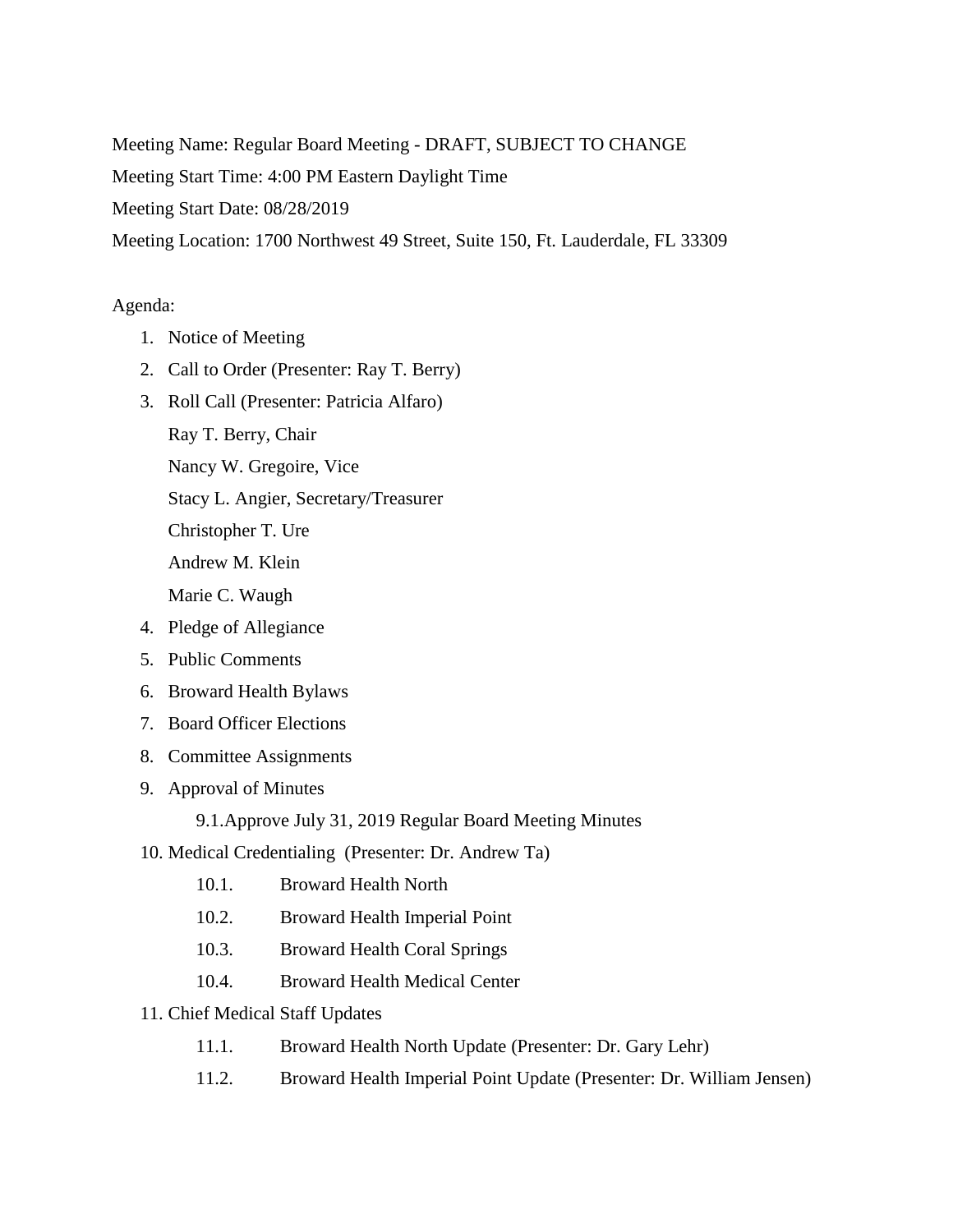- 11.3. Broward Health Coral Springs Update (Presenter: Dr. Israel Penate)
- 11.4. Broward Health Medical Center Update (Presenter: Dr. Michael Morrison)
- 12. Distinguished Physician Award for Richmond Estacio, MD
- 13. Presentations
	- 13.1. CEO Update (Presenter: Gino Santorio)
	- 13.2. Board Educational Compliance Arrangements Training (Presenter: Brian Kozik)
- 14. Consent Agenda
	- 14.1. BH Contract Extension for Current Settlements in Process, JLA Associates
	- 14.2. BHMC and BHCS, Infant Security Tagging System, Sole Source
	- 14.3. Systemwide, Lease for Hematology Lab Equipment, STAGO
	- 14.4. BHMC, Legacy Waiver, Roche Diagnostics
	- 14.5. Strategic Analysis, Real Estate Strategies Inc.
	- 14.6. BHC, Approve Agreement for Hospice and Palliative Care Services, Dr. Codada
	- 14.7. BHMC and Salah Foundation, Pediatric & Adult Ophthalmology On Call Concurrent Services
	- 14.8. Children's Diagnostic & Treatment Center, Extend Employment Contract, Dr.Rojas
	- 14.9. BHIP and BHN, Establishment of Intensivist Services, GPA Specialty Care, LLC and NuView Telehealth, LLC
	- 14.10. GA-004-285 Deficit Reduction
	- 14.11. GA-004-345 Monitoring and Auditing
- 15. Discussion Agenda
	- 15.1. Recommendation to appoint Heather Havericak to SVP, Chief Executive Officer for Broward Health Medical Center
	- 15.2. Resolution to approve CFO to open an account with JP Morgan as directed by the Board of Commissioners of the North Broward Hospital District
	- 15.3. Discussion of Board Representation at Public Events, Process, Payment and Approval